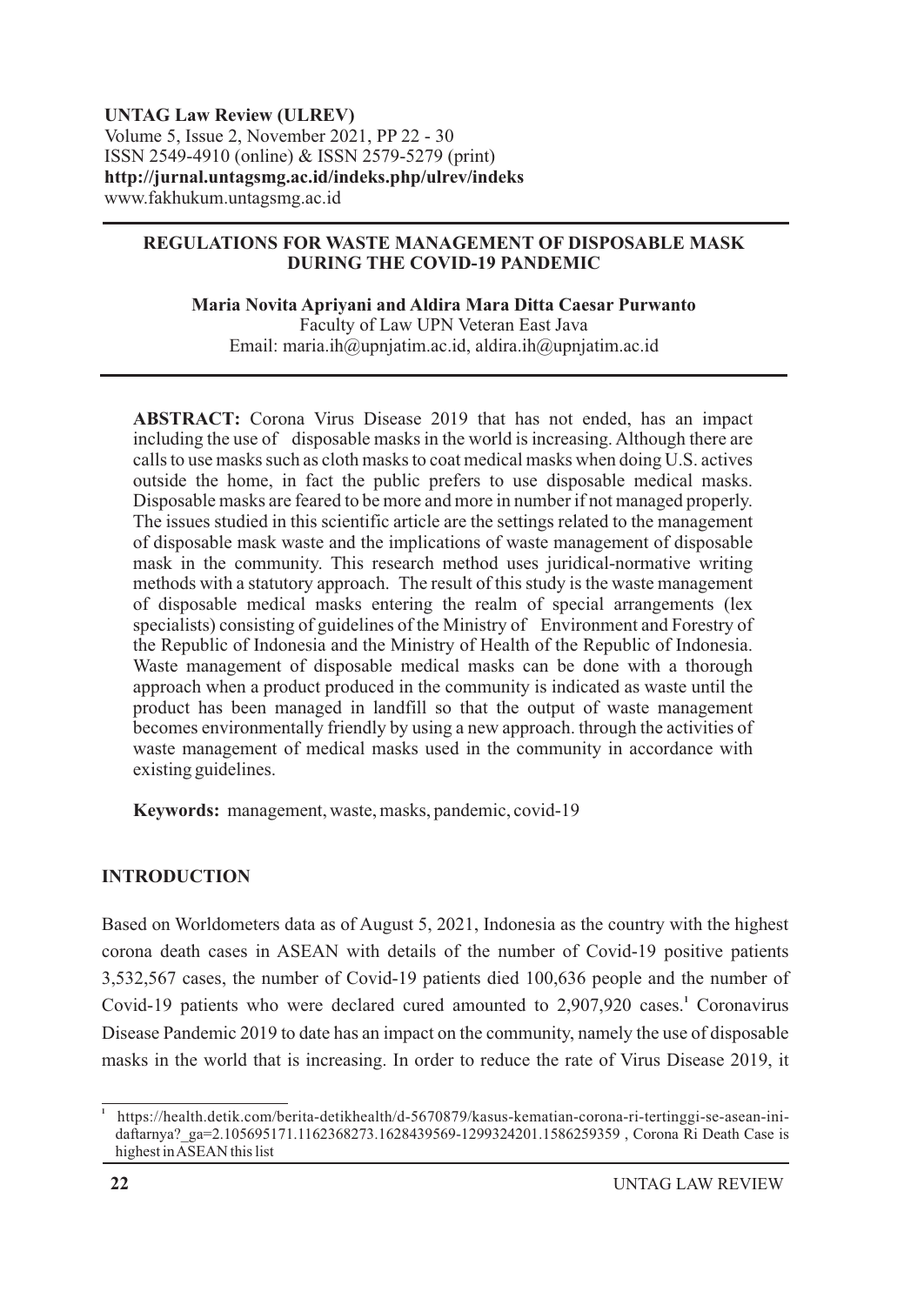encourages the Government to issue rules related to the implementation of health protocols including the Decree of the Minister of Health of the Republic of Indonesia on Public Health Protocols in Public Facilities to prevent Covid-19 in the community. One of the contents of the decision is related to the use of masks by the community if they are doing activities outside the home.

The decision of the Minister of Health is one of the government's commitments to reduce the rate of spike in cases and as a form of reduction of Corona Virus Disease-19 delta Indonesia variant. The government's appeal to protect the public from Corona Virus Disease-19 is the use of double masks by the community when doing activities outside the home. Therefore, necessary equipment that can be used to prevent and protect yourself from Covid-19 that must be ensured to be completely safe such as the use of face shields, double-masks, gloves, etc. One of the personal protection tools (APD) is a disposable mask that can usually only be used disposablely. Although there are appeals to use masks such as cloth masks that are recommended to coat the use of medical masks when doing activities outside the home that can be recycled, people prefer to use disposable masks and after use the disposable masks are not managed properly in the community. It is feared that the use of disposable masks is increasing in the community, resulting in a buildup of solid medical waste.

Since the increase in the spread of the Delta variant of Covid-19, masks have become one of the essential items that cause serious problems around the world. However, this is an opportunity for manufacturers to produce in large quantities various types and variants of disposable masks to meet the needs of the community for disposable masks and protect the public from the Covid-19 virus. Like a coin on one side of the mask can help the community protect itself from the Covid-19 virus, but on the other hand the mask waste is very dangerous for the environment. The number of masks and personal protective equipment (APD) included in hazardous and toxic waste (B3) in Indonesia during the pandemic from March to September **2** 2020 reached 1,662.75 tons.

Disposable medical masks if used by the population of Indonesia which reaches about 271 million people produce waste masks on average every month amounting to 8 billion. This condition makes garbage masks into a new wave of the largest daily community waste contributor after pollution due to plastic and waste health service fasilities. Medical masks are mostly made of polypropylene part of one type of plastic because it is considered by some to be practical because of the maximum filtering of bacteria but can be a problem for the **3** environment globally.

In Indonesia itself many medical masks are simply thrown away by the community in any place without special treatment first. Medical makers that are mainly made of plastic take a long time to decompose. Improper and optimal waste management of masks has the potential to cause water pollution. Medical mask waste in the community is sometimes mixed with organic waste or even left alone can also cause serious problems such as endangering ecosystems on land and waters can even ensnare animals in the sea that cause death for marine life.

**<sup>2</sup>** http://lipi.go.id/berita/lipi-:-butuh-strategi-sinergi-multi-pihak-untuk-pengelolaan-limbah-masker/22340 PASTE Need a Multi-Party Synergy strategy for Mask Waste Management

**<sup>3</sup>** Fadare, O. O., & Okoffo, E. D. (2020). Covid-19 face masks: A potential source of microplastic fibers in the environment. The Science of the total environment, 737, 140279. https://doi.org/10.1016/j.scitotenv.2020.140279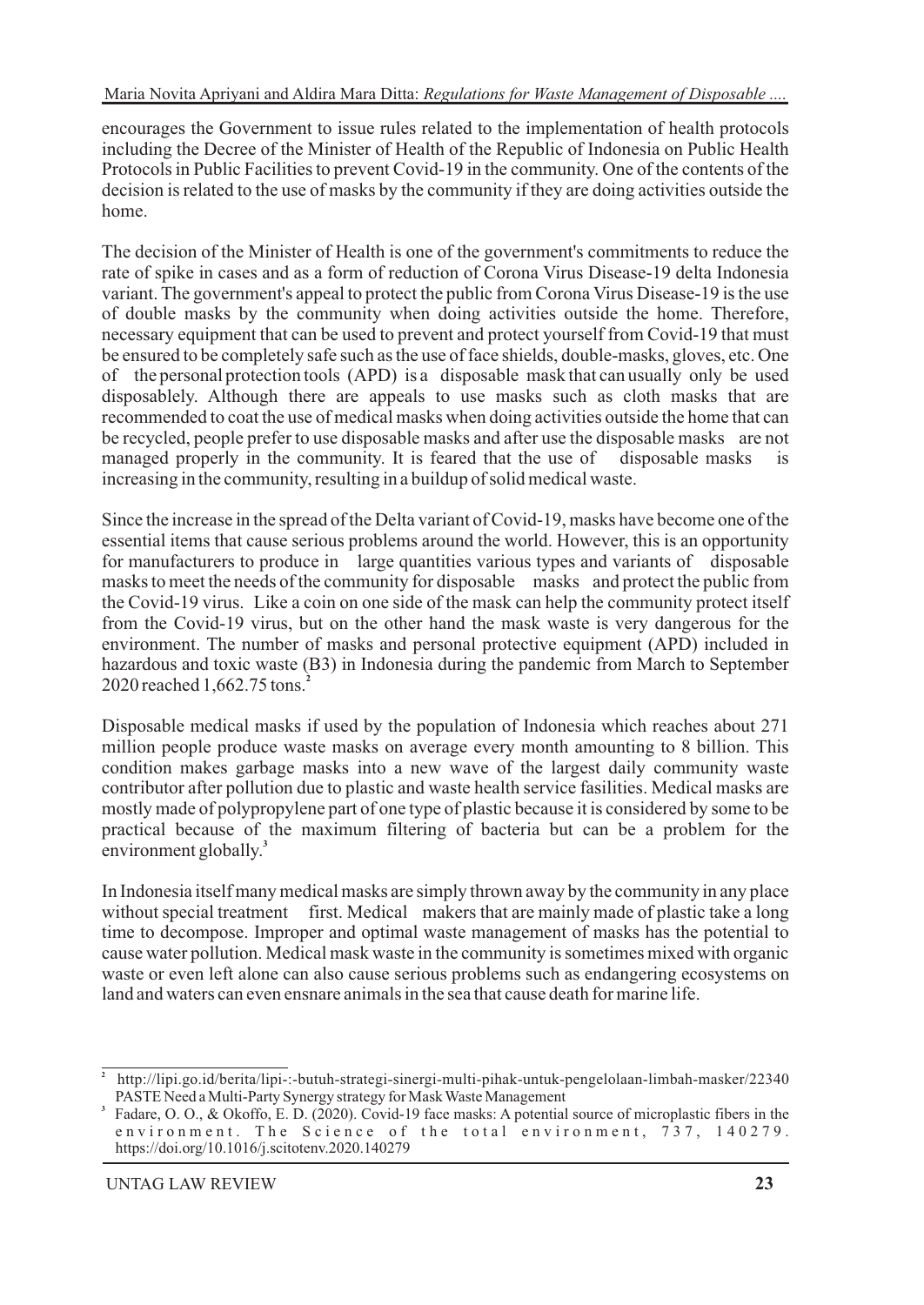Based on the Regulation of the Minister of Environment and Forestry on Procedures and Technical Requirements of Waste Management B3 from Health Care Facilities, disposable waste is included in the category of medical waste that requires special handling. Until now, the community views disposable mask waste as an item that has lost function and use so that the community does not think about processing and managing appropriately and optimally. Waste management takes several stages including garbage collected first in the environment, then transported by janitors and janitors who are responsible for dumping to the nearest landfill. Medical waste such as disposable masks can be processed by processing ordinary medical waste, but to ensure that garbage that has been contaminated with the Covid-19 virus does not pose a danger to the community, follow-up efforts are needed.

Various follow-up efforts related to the disposal and management of disposable medical waste waste include sterilized first with steam, burned, even chemically disinfected before being taken to landfill. Based on the results of research subfield of Medical Waste Handling In the Field of Health Handling Task Force Covid-19, the Covid-19 Virus was able to survive on the surface of the mask for 3-4 days. This can be a health threat to garbage collectors and processors.<sup>4</sup> The paradigm of medical waste management, especially disposable masks in today's society, requires optimal action and steps in the community in order to be returned to the environment safely.

# **PROBLEM**

Based on the background above, the problem that will be examined in this scientific article is (1) How is the regulation related to the management of waste masks during the Covid-19 pandemic in Indonesia? (2) What are the implications of waste management of disposable masks in the community?

## **RESEARCH METHODOLOGY**

Writing methods in this study use juridical-normative writing methods that put the law as a basic reference in shaping norms. The approach used in this writing is a conceptual approach with the current prevailing statutory approach.

# **DISCUSSION**

## **A. Mask Waste Management Arrangements in the Covid-19 Pandemic**

Environmental problems lately have undeniably received international attention, especially related to environmental issues after the increasing number and new variants of Covid-19. The rate of increase in the number and cases of Covid-19 in various worlds is increasing with the emergence of various types of new variants causing new environmental problems that result in a decrease in the quality of the environment itself. The quality of the environment in an area becomes important because the quality of the environment will affect the quality of human life directly and should be wary of potentially causing environmental problems in the future.

**<sup>4</sup>** https://www.tribunnews.com/corona/2021/02/19/masker-bisa-jadi-media-penularan-begini-cara-kelolalimbah-masker-orang-sehat-yang-benar Masks can be media. Transmission, Here's How to Manage The Right Healthy People Mask Waste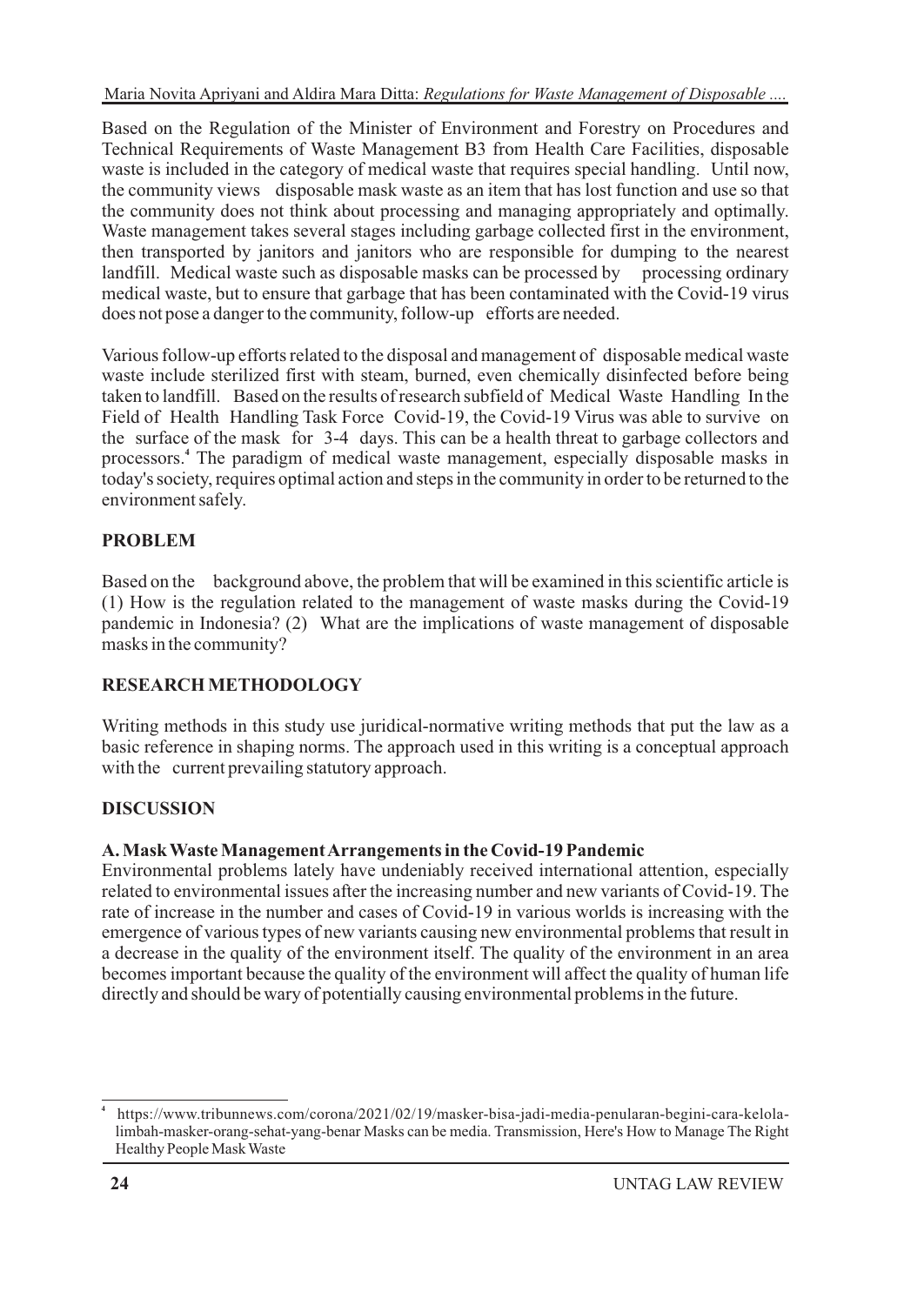The issue of environmental pollution is a problem that continues to be faced, especially by the Indonesian nation every year. Various issues of environmental pollution such as climate change as a result of greenhouse gases, increased domestic and industrial waste, depletion of natural resources to the increasing extinction of biodiversity due to human activities become some environmental issues that grab the attention of the surrounding environment. One of the environmental problems in Indonesia is related to waste. Based on data from the Ministry of Environment and Forestry (KLHK) in 2020, Indonesia has a variety of waste types of 67.8 tons /year.<sup>5</sup> Various ways are done by the government such as the use of paid plastics in various supermarkets, recycling waste into power generation contributions, as well as various other ways have not been able to reduce the amount of waste nationally.

The covid-19 pandemic is currently still infecting people in various countries, not least Indonesia. This makes the government make various efforts to deal with covid-19 in Indonesia such as PPKM (Enactment of Restrictions on Community Activities), the use of double masks if doing activities outside the home, the application of lockdown in some regions and other forms of efforts to minimize the increase in the number of cases and new variants of covid-19 in the community. The declining environment plus the impact on the economy and local communities is a real example of the impact of this pandemic. The positive impact of the covid-19 pandemic includes air quality in Indonesia to be cleaner, people are more concerned<br>in maintaining personal hygiene and following health protocols recommended by the in maintaining personal hygiene and following health government. While the negative impact of the covid-19 pandemic includes some hospitals overwhelmed to treat covid-19 patients to the increasing amount of medical mask waste, latex gloves, personal protective equipment (APD) and other medical equipment that is feared to be an agent of disease spread.

Current medical mask waste collection in the community is needed an approach starting from the manufacture of products that have the potential to become garbage such as medical masks, latex gloves, personal protective equipment (APD) has been used to change function until the time the product has become a waste that requires proper management in order to return to the environment safely and friendly. Waste management covid-19 is currently required to reduce and handle waste optimally in the community.

Some regulations related to Medical Mask Waste in the Covid-19 Pandemic Period are regulated today, in which there are general rules underlying the management of medical mask waste and special rules (lex specialists). Here is the classification of general rules and special rules related to the management of medical mask waste in the covid-19 pandemic.

**<sup>5</sup>** https://indonesia.go.id/kategori/indonesia-dalam-angka/2533/membenahi-tata-kelola-sampah-nasional Improving National Waste Governance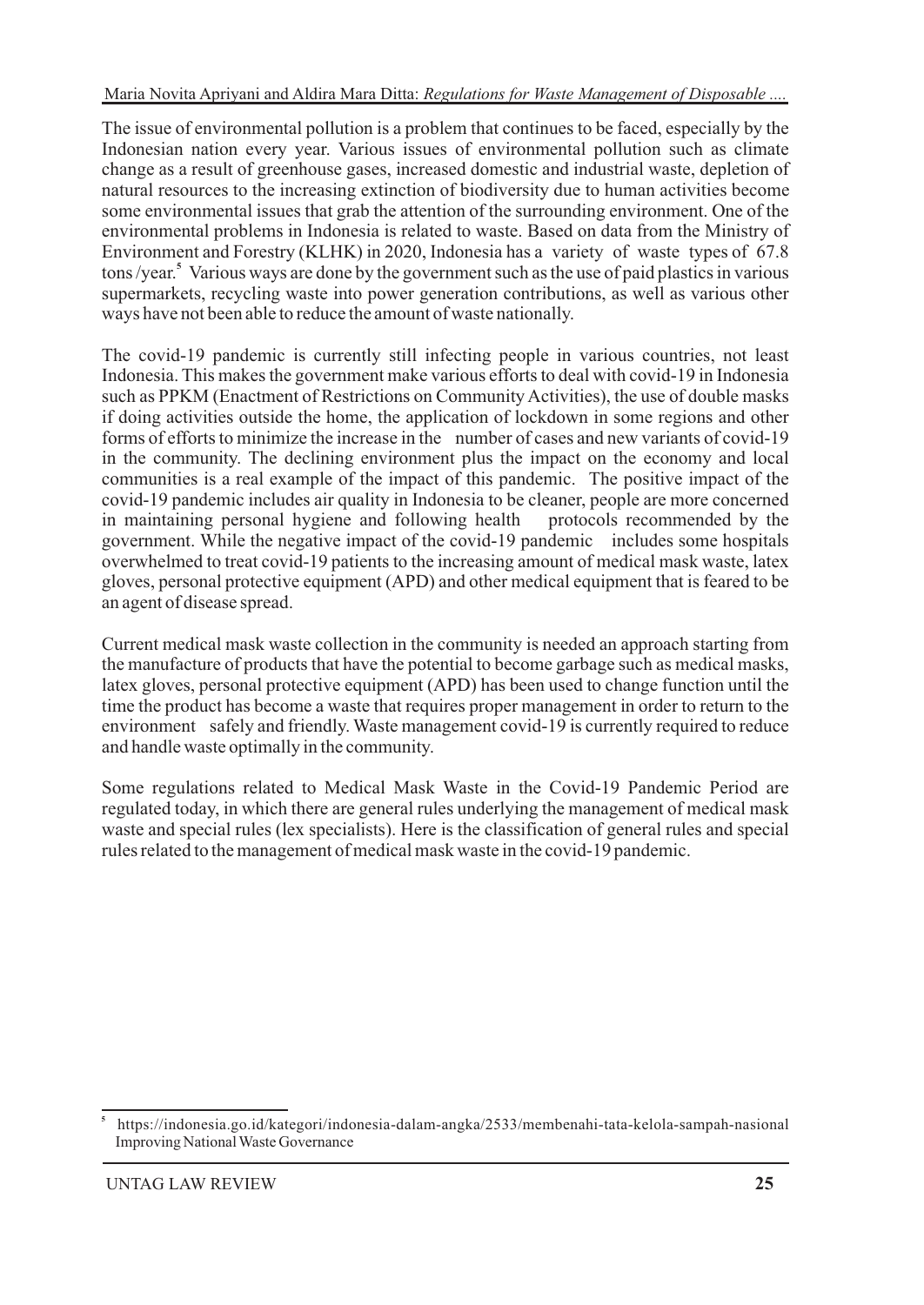| <b>General Rules</b>                              | Special Rules (lex specialist)                 |
|---------------------------------------------------|------------------------------------------------|
| The Constitution of the Republic of I ndonesia of | Circular Letter of the Minister of Environment |
| 1945 is contained in:                             | Number Se.2/MENLHK/PSLB3/PLB.3/20 20           |
| Article $5(1)$<br>a.                              | of 2020 on Management of Infectious            |
| b. Article 20                                     | Waste (Waste B3) and Household Waste           |
| Article $28 H(1)$<br>$c_{\cdot}$                  | from Handling Corona Virus Disease (Covid -    |
| d. $33(3)$ and (4)                                | 19)                                            |
| Standard Norms and Regulations Number 4 of        | Circular Letter of the Minister of Environment |
| 2021 on The Right to Health                       | Number 167 of 2020 on Medical B3 Waste         |
|                                                   | Management from Covid-19 Emergency             |
|                                                   | <b>Facilities</b>                              |
| Law Number 39 of 1999 on Human Rights             | Letter of the Director General of Waste,       |
|                                                   | Waste, and B3 Management Number 156 of         |
|                                                   | 2020 on Waste Management B3 Emerge ncy         |
|                                                   | Period handling Covid-19                       |
| Law Number 18 of 2008 on Waste                    | Guidelines for Managing Waste Masks from       |
| Management                                        | the Community                                  |
| Government Regulation Number 81 of 2012           | Guidelines for Waste Management of Referral    |
| Household Waste Management and<br>on              | Hospitals, Emergency Hospital s and Health     |
| Household Type Waste                              | Centers that Win Covid-19 which include:       |
|                                                   | 1. Wastewater management                       |
|                                                   | 2. Domestic solid waste management             |
|                                                   | 3. Medical B3 waste management                 |
| Law Number 36 of 2009 concerning Health           |                                                |
| Article 4<br>a.                                   |                                                |
| Article 6<br>b.                                   |                                                |
| Government Regulation Number 27 of 2020 on        |                                                |
| Specific Waste Management                         |                                                |
| Regulation of the Minister of Public Works        |                                                |
| Number 03/PRT/M/2013 on the Implementation        |                                                |
| of Infrastructure and Facilities for The          |                                                |
| Establishment and Handling of Household           |                                                |
| Waste and Household Waste                         |                                                |

Regulation Table on Waste Regulation of Disposable Medical Masks

## **B. Implication Waste Management Disposable Masks in the Community**

In order to minimize the exposure, transmission, and number of patients confirmed positive for covid-19 in Indonesia, the government urges people to wear double masks when doing activities outside the home. Although the use of cloth masks can be recycled, people prefer to use double medical masks which will certainly result in higher piles of mask waste. In order to minimize the increasing spread of Covid-19, management and education are needed to the public related to disposable medical mask waste.

Based on the Circular Letter from the Ministry of Environment and Forestry related to the Management of Infectious Waste (Waste B3) and Household Waste from handling Corona Virus Disease (Covid-19), which must be done by the community against medical masks a soften as to be discarded will be presented in the table below.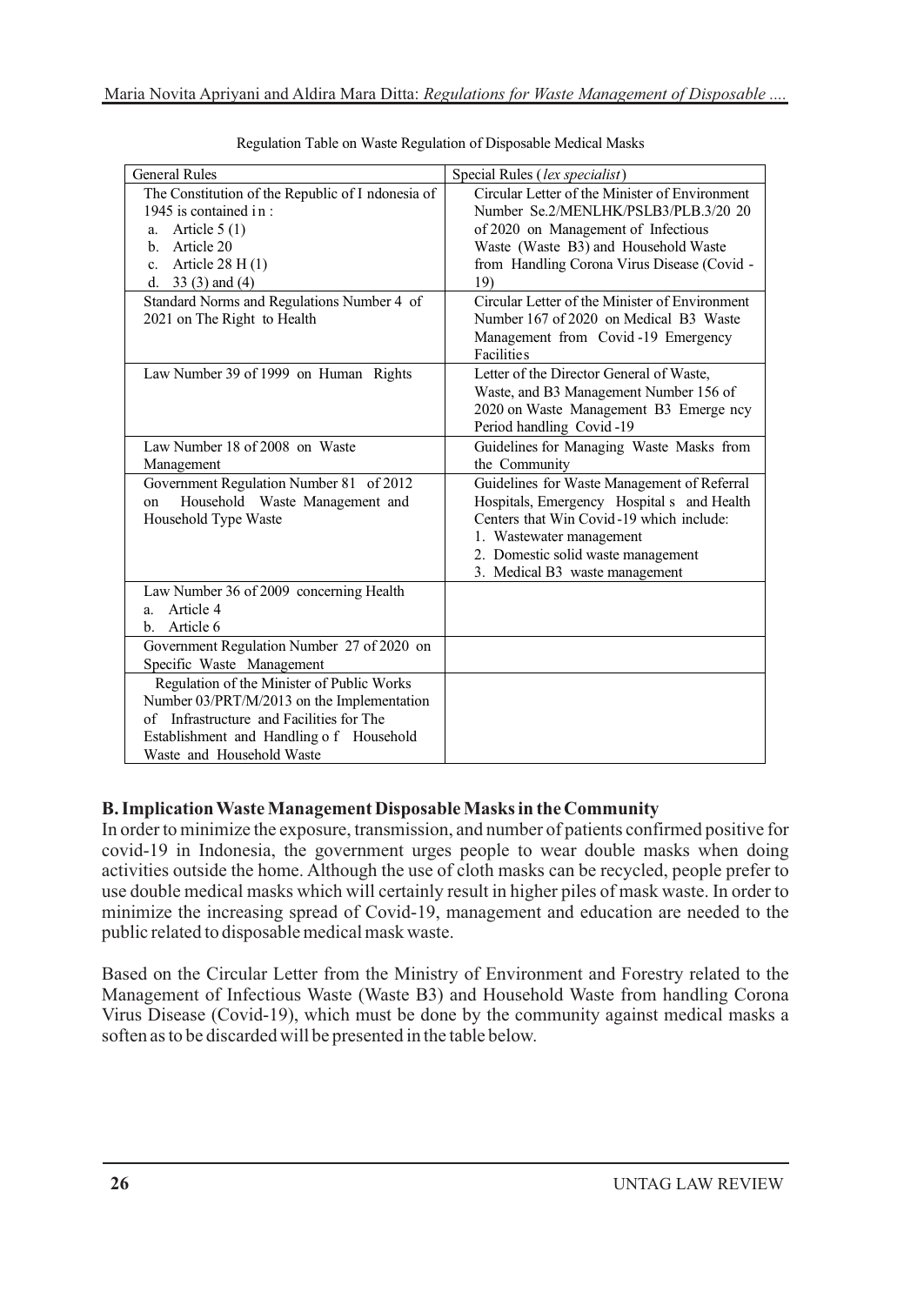| <b>Stages</b>                      | Information                                                                                                                                                                                                                                                                                                                                                                                                                                                                                                                                                                                                                                                                                                    |
|------------------------------------|----------------------------------------------------------------------------------------------------------------------------------------------------------------------------------------------------------------------------------------------------------------------------------------------------------------------------------------------------------------------------------------------------------------------------------------------------------------------------------------------------------------------------------------------------------------------------------------------------------------------------------------------------------------------------------------------------------------|
| Disposable Medical Mask Collection | The increase in Covid-19 cases recently makes<br>1.<br>the use of masks, incredibly disposable<br>medical masks, increasing. This condition is<br>related to the alertness of the community with<br>the increase of new types of Covid-19; it has a<br>positive impact due to the increasing public<br>awareness to protect itself by using disposable<br>masks that are good enough.<br>The increased use of disposable masks in the<br>2.<br>community can be at risk of being used as an<br>opportunity for some people by recycling<br>disposable medical masks that will be resold<br>to the community.<br>3. All stakeholders must play an active role in<br>efforts to manage disposable medical masks. |
| Disenfectant                       | Disinfection that can be done on disposable<br>medical masks is to soak masks that the public has<br>used with disinfectant/chlorine/bleach.                                                                                                                                                                                                                                                                                                                                                                                                                                                                                                                                                                   |
| Change shape                       | The stage of changing the shape that the<br>community on disposable medical masks can do is<br>to collect disposable medical masks that have<br>been used in a safe container /plastic. Especially<br>for medical masks used by the public can be<br>changed shape by damaging the rope and tearing<br>in the middle of the mask so that disposable<br>medical masks cannot be reused.                                                                                                                                                                                                                                                                                                                         |
| Throw in the domestic trash        | Medical masks thrown in domestic bins                                                                                                                                                                                                                                                                                                                                                                                                                                                                                                                                                                                                                                                                          |
| Hand-washing movement              | After doing a series of disposable medical waste<br>management, people are encouraged to use hand<br>sanitizer that contains alcohol levels of at least<br>60% and clean hands using soap under running<br>water if there is no means to wash hands around<br>it.                                                                                                                                                                                                                                                                                                                                                                                                                                              |

Table of Stages of Management of Disposable Medical Masks Based on Circular Letter of the Minister of Environment and Forestry Number Se.2 / MENLHK / PSLB3 / PLB.3 / 2020 Year 2020

While based on guidelines from the Ministry of Health-related to The Guidelines for The Management of Waste Masks from The Community, several stages will be summarized in the table below:

Table Management of disposable medical masks from the public based on Ministry of Health Guidelines

| <b>Stages</b>                      | Information                                                                                                                                                                                                                                                                                      |
|------------------------------------|--------------------------------------------------------------------------------------------------------------------------------------------------------------------------------------------------------------------------------------------------------------------------------------------------|
| Disposable Medical Mask Collection | The increase in Covid -19 cases recently makes<br>the use of masks, incredibly disposable<br>medical masks, increasing. This condition is<br>related to the alertness of the community with<br>the increase of new types of Covid -19; it has a<br>positive impact due to the inc reasing public |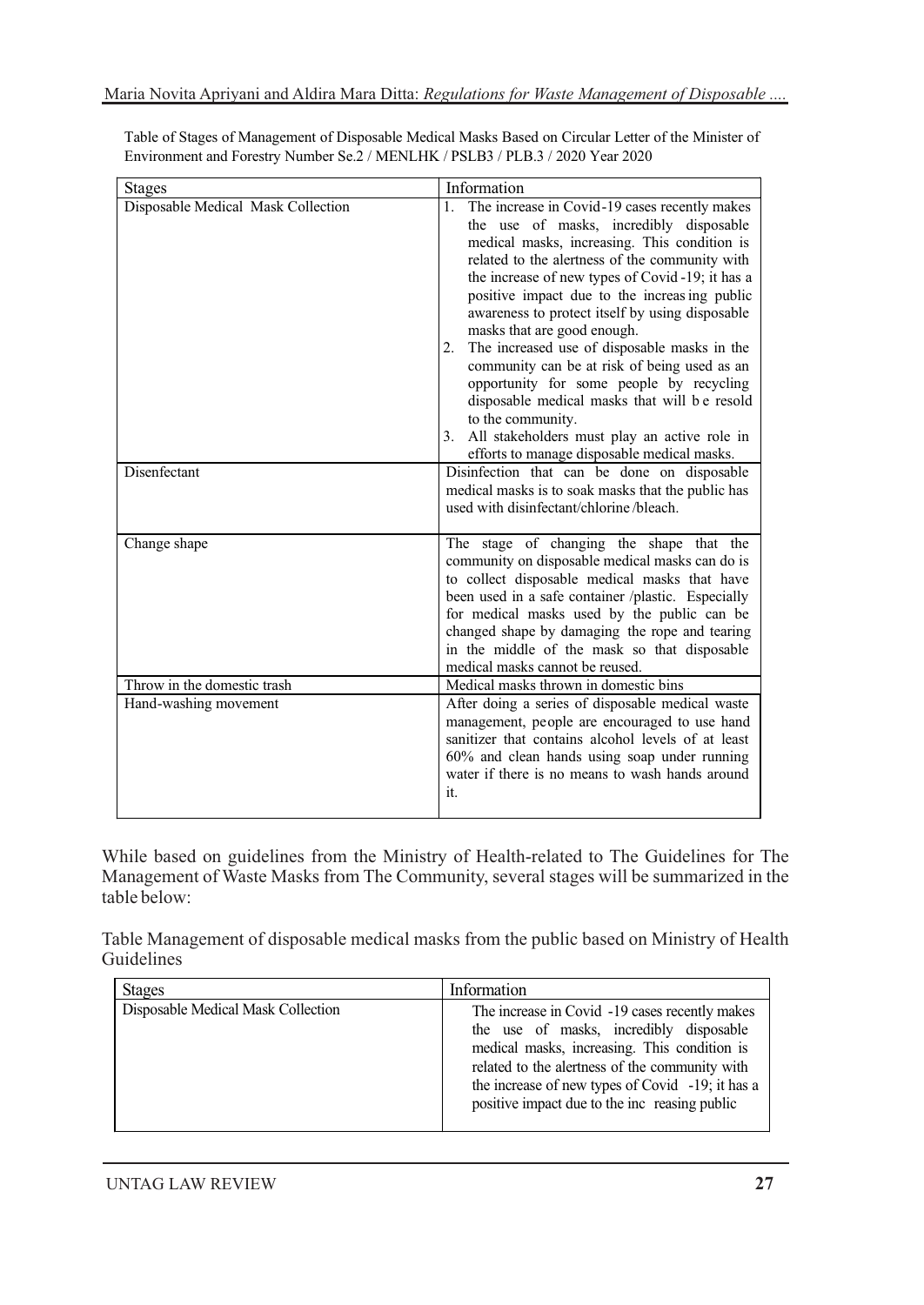|                             | awareness to protect itself by using disposable<br>masks that are good enough.<br>The increased use of disposable masks in the<br>community can be at risk of being used as an<br>opportunity for some people by recycling<br>disposable medical masks that will be resold<br>to the community.<br>All stakeholders must play an active role in<br>efforts to manage disposable medical masks. |
|-----------------------------|------------------------------------------------------------------------------------------------------------------------------------------------------------------------------------------------------------------------------------------------------------------------------------------------------------------------------------------------------------------------------------------------|
| Disinfectant                | Disinfection that can be done on disposable<br>medical masks is to soak masks that the public has<br>used with disinfectant/chlorine/bleach.                                                                                                                                                                                                                                                   |
| Change shape                | The stage of changing the shape that the<br>community on disposable medical masks can do is<br>to collect disposable medical masks that have<br>been used in a safe container /plastic. Especially<br>for medical masks used by the public can be<br>changed shape by damaging the rope and tearing<br>in the middle of the mask so that disposable<br>medical masks cannot be reused.         |
| Throw in the domestic trash | Medical masks thrown in domestic bins                                                                                                                                                                                                                                                                                                                                                          |
| Hand-washing movement       | After doing a series of disposable medical waste<br>management, people are encouraged to use hand<br>sanitizer that contains alcohol levels of at least<br>60% and clean hands using soap under running<br>water if there is no means to wash hands around<br>it.                                                                                                                              |

Based on the above guidelines, steps and actions that the community can take against disposable medical masks that have become solid medical Waste include:

- 1. Disposable medical masks used as sick and patients who have been confirmed positive for Covid-19 or have the status of Patient in Supervision (PDP) and Persons in Supervision (ODP), then the used medical mask is managed in the category of Waste B3 (Hazardous and Toxic Materials) infectious. Medical masks can be thrown into the trash by first being given a description/sticker "Infectious" if the medical mask of former patients treated at the nearest health care facility, solid waste management of the mask has been integrated with the management of solid medical Waste contained in the hospital with due regard to current protocols.
- 2. Disposable used masks derived from patients under supervision (ODP) and patients under supervision (PDP) based on the Circular Letter of the Minister of Environment on The Management of Infectious Waste (Limbah B3) and Household Waste, used medical masks should be separated from other types of household waste. Medical mask waste is encouraged to be packed using a container/plastic that is tightly closed and labeled with the caption "Infectious Waste" in the garbage crepe. Based on the Circular Letter of the Minister of Environment, Infectious Waste is not only a disposable medical mask, but there are also latex gloves, personal protective clothing (APD) that must be managed in the previously mentioned manner. Related to the application of infectious Waste, coordination is needed, among others, coordination is needed with the nearest health care facility officer and a sanitarian officer from the nearest health care facility from the patient's area who is a Person under Supervision (ODP) and Patient Under Supervision (PDP).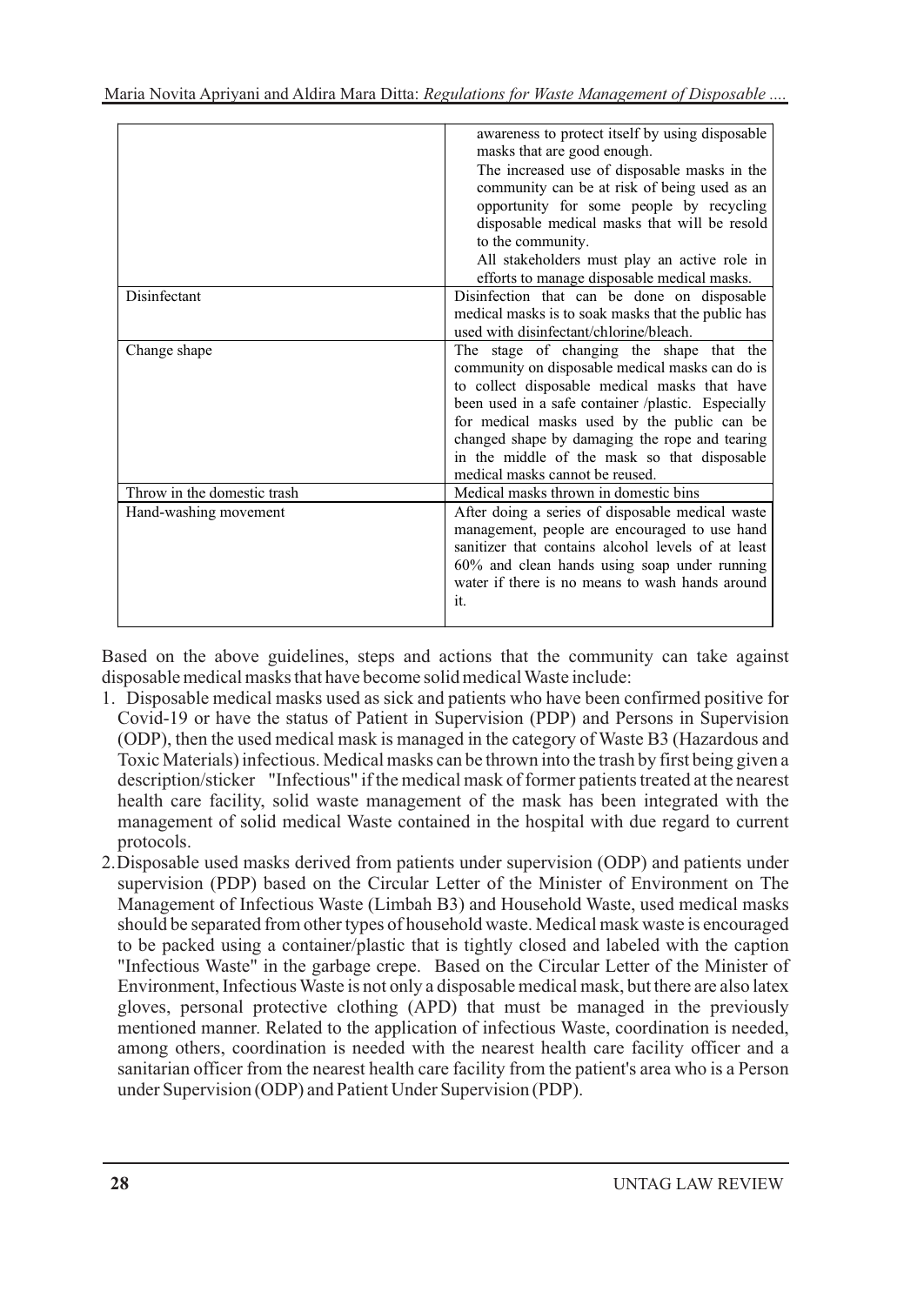3. Used medical masks are used by healthy people who, in this case, can be used as a society to minimize the amount of solid waste medical masks in the surrounding environment, the need for support from the community to socialize the use of cloth masks that must be washed rather than just dried and reused in the use of cloth masks as outer layer masks from the use of double masks. In addition, if forced to use a double medical mask, the community must be more educated and raise awareness to do good waste management to overcome abuse in the garbage.

## **CONCLUSION**

- 1. Waste management of disposable medical masks is done in a way before the production of a product that will be a variety of types of Waste to the stage of the product has been used by the community which will boil down to various types of Waste that certainly require proper management in order to be environmentally friendly Waste management masks from upstream to downstream. So it is a long process that sometimes becomes a problem in our law enforcement.
- 2. Waste management of disposable medical masks as part of public health rights becomes a shared responsibility by all parties, including the central government, provincial government, district, city government, private parties, and waste management institutions. In addition, it becomes a shared responsibility by all communities in their management.
- 3. Public awareness is needed to be related to the management of medical mask waste starting from the environment where he lives to separate, sort, and manage the medical mask waste to help environmental sustainability and sustainability of natural biota.

#### **REFERENCES**

- Baharudin and Fatimah Andi. 2020. 2019-nCOV Covid-19 Protects Yourself by Better Understanding the Coronavirus. Rapha Publishing, Yogyakarta.
- Hans Tandra. 2021. New Coronavirus Covid-19 Recognize, Prevent, Protect Yourself and Others. Rapha Publishing. Yogyakarta.
- H.R. Warsito, Hastari Wuryastuti. 2020. Corona Virus Peels Complete History, Source, Spread, Pathogenic, Diagnosis Approach and Clinical Symptoms of Coronavirus in Animals and Humans. Lily Publisher. Yogyakarta.
- Guidelines of the Ministry of Health of the Republic of Indonesia on The Management of Waste Masks from the Community
- Disposable Mask Waste Management Guidelines
- Selvaranjan, K., Navaratnam, S., Rajeev, P., & Ravintherakumaran, N. 2021. Environmental challenges induced by extensive use of face masks during COVID-19: A review and potential solutions. Environmental Challenges, 3, 100039. https://doi.org/10.1016/j.envc.2021.100039
- Rosy Dewi Arianti. 2021. Every minute there are 2.8 million waste disposable masks on arth. https://www.kompas.com/tren/read/2021/05/11/120500265/tiap-semenitterdapat-2-8-juta-limbah-masker-sekali-pakai-di-bumi?page=all
- Achmad Reyhan D. 2021. Corona RI Death Case Highest in ASEAN, Here's the List. https://health.detik.com/berita-detikhealth/d-5670879/kasus-kematian-corona-ritertinggi-se-asean-ini-daftarnya?\_ga=2.105695171.1162368273.1628439569- 1299324201.1586259359
- Pearl puput. 2021. Highlights of Medis Waste Handlers That Increased During Covid-19. https://www.kemenkopmk.go.id/soroti-penanganan-limbah-medis-yang-meningkatselama-covid-19